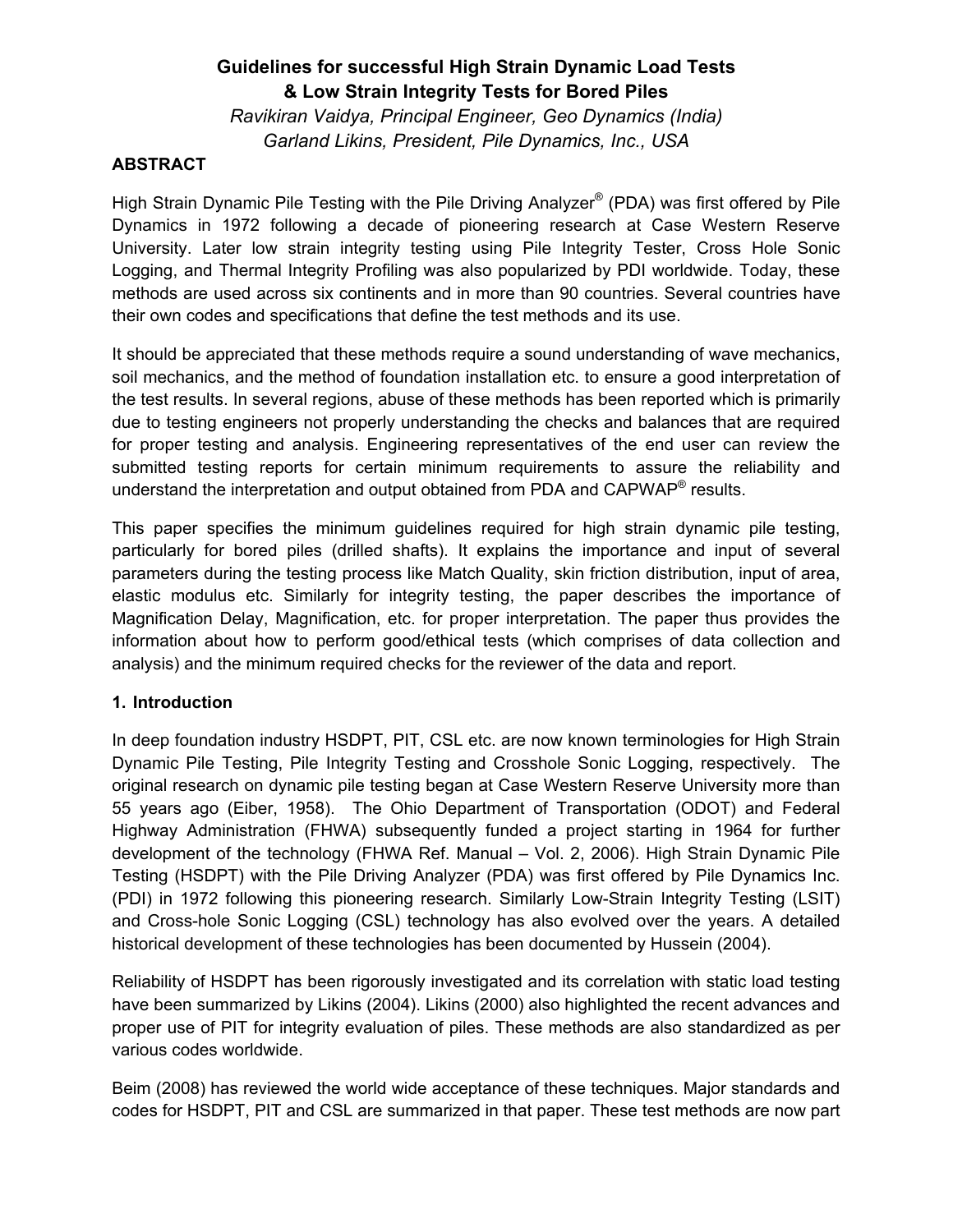of various international codes and standards from USA, UK, Australia, China, Brazil, Germany, Canada, France etc. but yet to become part of India's code.

High Strain Dynamic Pile Testing was introduced to India in the later part of eighties (Vaidya, 2004) and the first author has been active from 1998 onwards. The main advantages of this test as compared to conventional static load test are time and cost savings. The current practice in India is to correlate the results of HSDPT with a static load test for one or more initial piles and then perform HSDPT on routine piles so that the required quantity for quality assurance as per contract or code specifications is satisfied.

The HSDPT method has several inputs and output parameters which need to be understood before interpretation of the resulting measurements; this is particularly true for bored piles. Any intentional or unintentional error can lead to a changed end result which in some cases can be significant; in many cases, data distortion or manipulation leads to loss of trust in a well developed technology. To correctly administer the HSDPT method, the tester must be well aware of the data collection requirements and proper interpretation. It is recommended that the client or consultant who reviews the project is also reasonably aware of the minimum checks that should be done before the analysis and report is accepted.

## **2. Basic Knowledge needs**

It is desirable that the engineer who interprets the results is well trained in wave mechanics, has some knowledge of the pile installation method, has reviewed the installation records, is reasonably aware of the soil and its behavior, and has good personal integrity. It is recommended the site tester is formally trained to collect proper data, although data collection is practically automatic. For this it is best recommended that the user is trained in the operations either by the manufacturer (PDI) or one of their approved training instructors, and that he undergoes a qualifying exam to check his understanding of critical aspects of data quality, application and data interpretations. Currently, the PDCA Proficiency Test is routinely available in USA and also worldwide (www.PDAProficiencyTest.com). However, this exam covers mostly topics of driven piles and does not include bored piles, although many principles are in common.

## **3. Guidelines for Proper HSDPT Testing**

## **A) Date**

The date of the test is always included in the HSDPT output and should match the date the testing occurred.

# **B) Pile Diameter**

The actual pile diameter for bored piles maybe different than that mentioned in drawings as the diameter depends on the diameter of chisel or the cutting tool. Therefore, it is generally recommended that the tester should calculate the actual diameter from the measured circumference of the pile at site and input the same into the program. Following is the sample part of CAPWAP output where for a 600mm diameter pile, incorrect area along the shaft is used (correct area is 2827 cm<sup>2</sup>). However toe area is correct. Also perimeter at top is incorrect (1.884 m is correct).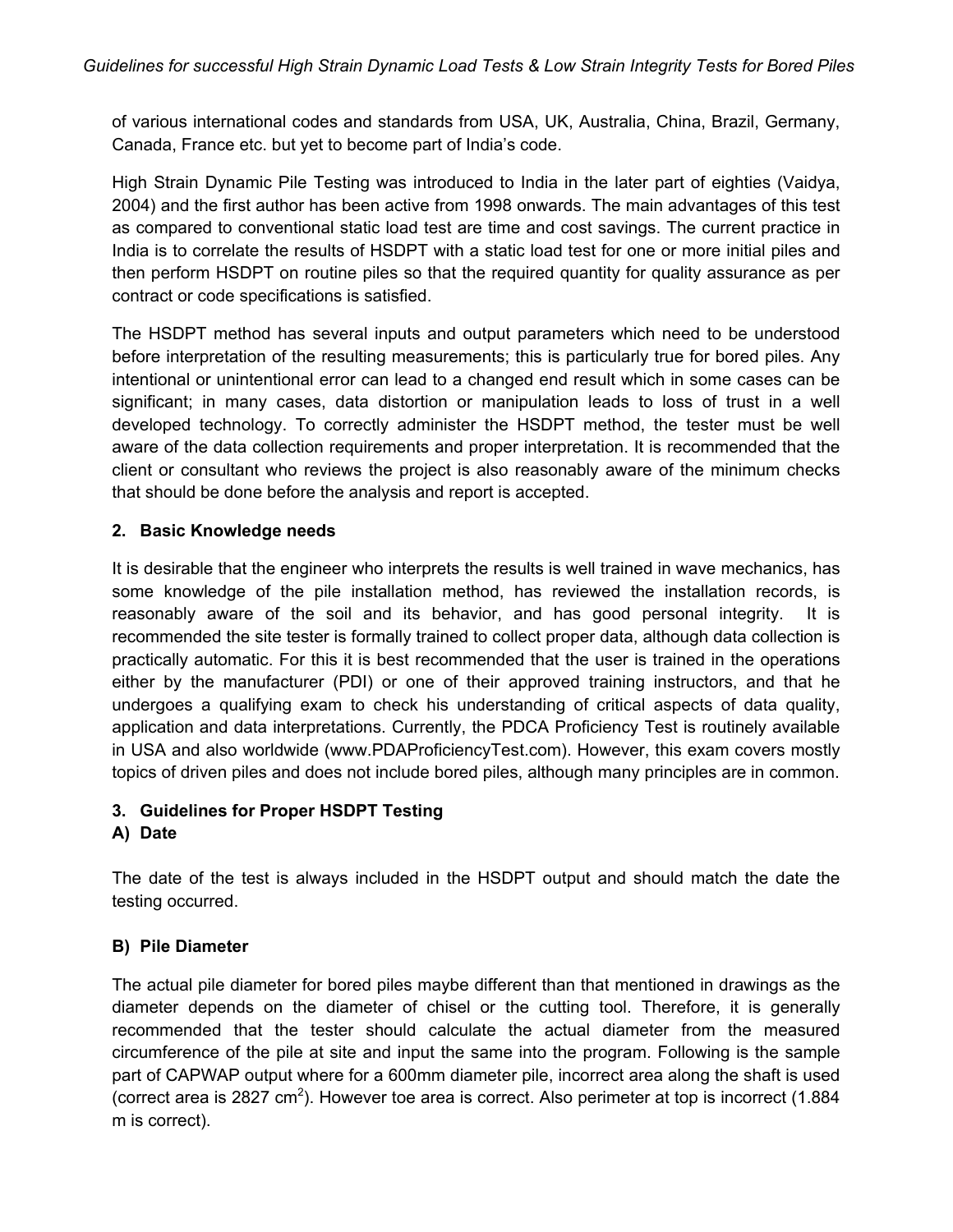|                    |                         | PILE PROFILE AND PILE MODEL          |                      |                        |
|--------------------|-------------------------|--------------------------------------|----------------------|------------------------|
| Depth<br>皿         | Area<br>cm <sup>2</sup> | E-Modulus<br>MPa                     | Spec. Weight<br>kN/m | Perim.<br>$\mathbf{m}$ |
| 0.00<br>19.20      | 1296.77<br>1296.77      | 33224.7<br>33224.7                   | 23.563<br>23.563     | 1.004<br>1.884         |
| Toe Area           | 0.283                   | m <sup>2</sup>                       |                      |                        |
| Top Segment Length |                         | 1.01 m, Top Impedance 1158.64 kN/m/s |                      |                        |

#### **Figure 1 Incorrect area and perimeter input**

#### **C) Wave Speed**

The input of wave speed is critical to obtain a proper CASE Method result. It not only affects the time of reflection from the pile toe, but also affects the measured force if the data is taken with strain transducers. (Another method to measure force at pile top is through a "top transducer" and results in better certainty of the force measurement. However, that system is not yet widely used outside United States). The wave speed can either be obtained from a low strain integrity test (when a clear response from the pile toe is visible and the pile length is known) or it can be initially assumed and later corrected after a few blows onto the pile during field testing. Note that the RMX (maximum CASE Method resistance) or RSU (maximum Case Method resistance with correction for unloading) values will change for all the blows whenever the wave speed is corrected during the testing program. Alternatively, the wave speed can also be changed after the field testing and during the CAPWAP analysis (which is mandatory for all bored piles).

## **D) Soil Damping Jc**

The Case Method soil damping constant shall generally follow the guidelines in the manual which are mentioned here for the sake of clarity. It affects the computed RMX. An experienced tester may select the damping factor based on his past experience of testing in similar soil conditions. A Jc = 0.5 is often a good starting solution. The damping factor is later correctly calculated from the CAPWAP analysis. PDI suggests following typical values for Jc:

0.40 to 0.50 for clean sands 0.50 to 0.70 for silty sands 0.60 to 0.80 for silts 0.70 to 0.90 for silty clays 0.90 or higher for clays

## **E) Pile Length and Penetration:**

The pile length from sensor level to the bottom of the pile and the penetration of the pile into the soil should be correctly input into the system. An incorrect pile length can result in an incorrect wave speed and cause errors in capacity computation.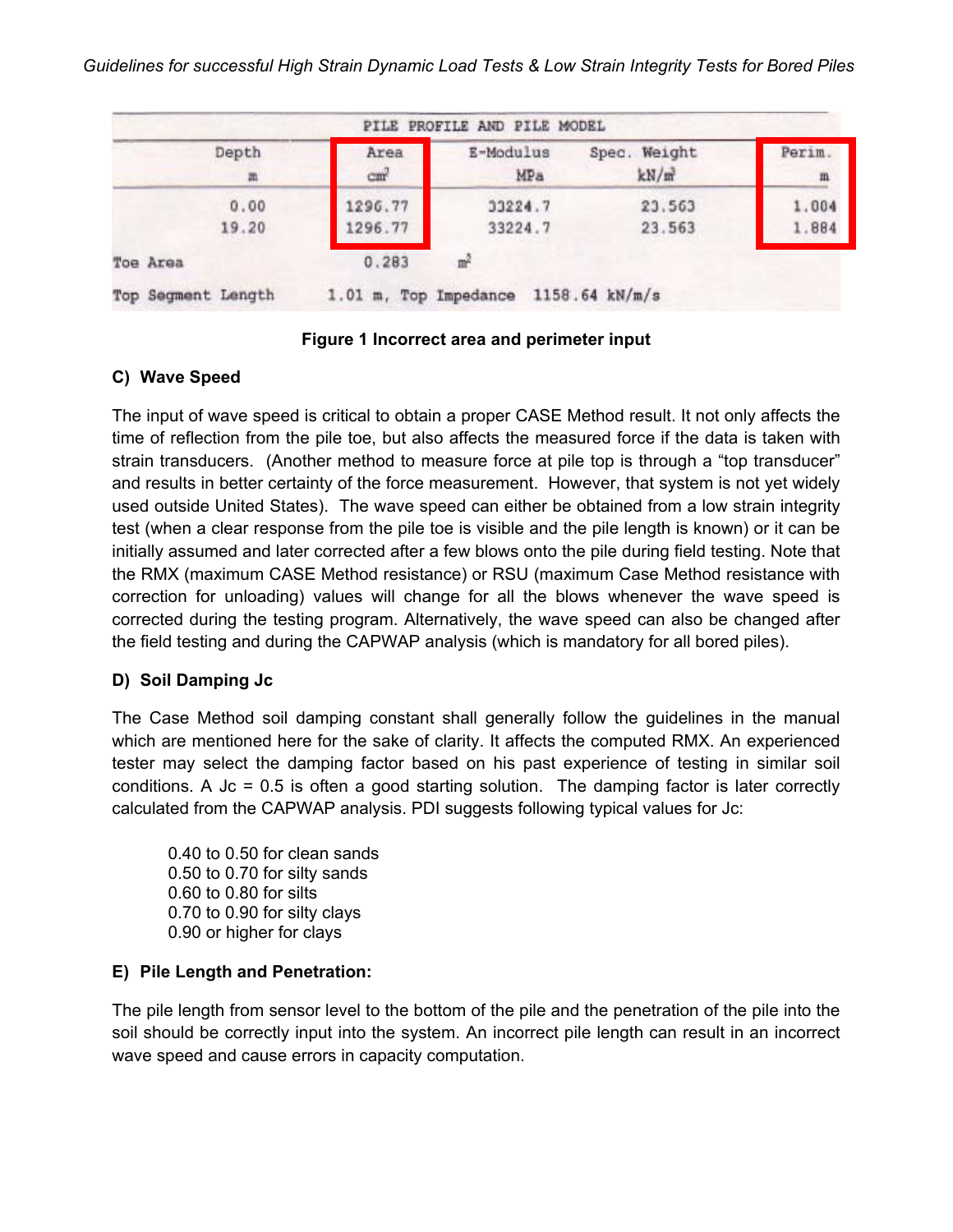## **4. Data Quality Checks**

## **A) Equipment Calibrations:**

The first check before starting a test is to ensure that the internal calibration of the equipment is within acceptable limits as defined by the manufacturer. This ensures that all the components of the PDA including the cables and sensors are in proper working condition and capable of collecting data. An independent external PDA calibration box can check the system in the office.

The calibration certificates of the strain and acceleration sensors should be submitted with each testing report and can be reviewed and compared with the manufacturer's calibrations. The soon to be available 2014 CAPWAP program's output will list the calibrations, making it easy then to verify. Improper calibrations will alter the test results.

## **B) Force-Velocity Curves:**

Once the data collection is started, the tester shall review the data collected from individual sensors to ascertain data quality. Typically, since data will be collected from a minimum of two strain sensors and two accelerometers, PDA presents data from a minimum four sensors. The curves from both the accelerometers, presented as velocity, shall closely match each other and should dampen to zero about the x-axis after the relatively short impact is completed. Refer to Figure: 2 for good V1and V2 velocity data. Figure 3 shows unacceptable V2 data.







#### **Figure 3 Bad accelerometer data**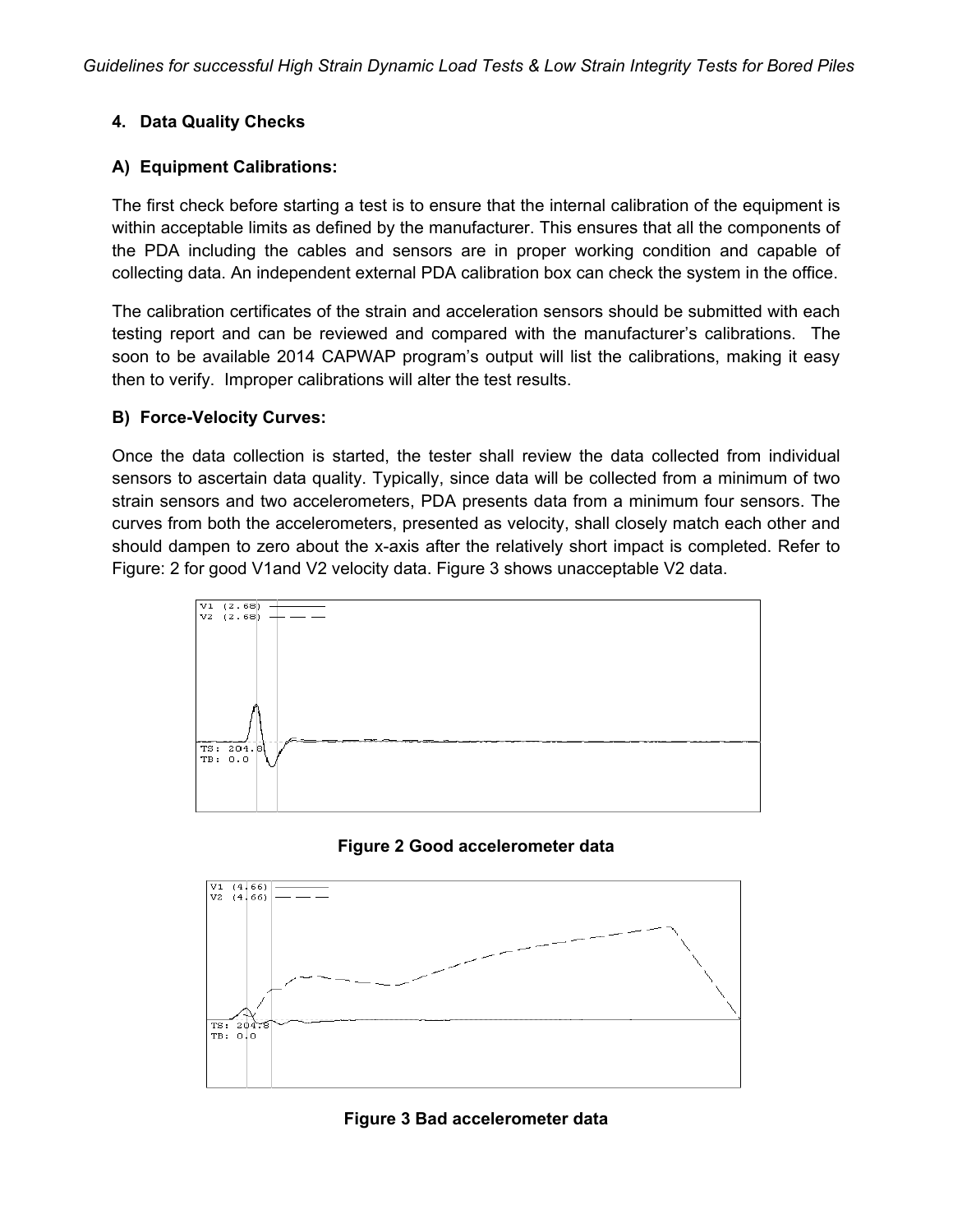However, in case of strain sensors, separation of two force curves (obtained from measured strain multipled by area and modulus) is possible and acceptable to some extent due to small bending during hammer impact. Flat contact surfaces at pile top and ram weight bottom, cushioned by a modest amount of plywood, and good alignment of the drop weight with the pile, results in only small amounts of bending. Generally two, or preferably four, strains are measured with opposite locations to cancel these bending effects. One or three measurements are not acceptable. Any force curve should not be above (or significantly below) the x-axis at the end of the record as this may be due either to improper attachment of sensors or alternately to cracking of pile top concrete etc. Figure 4 shows the F1 curve is lifted above the x-axis, indicating in all likelihood a damaged or cracked pile top concrete. Figure 5 shows typical good quality data with both the F1 and F2 curves linear with x-axis and with no bending.



**Figure 4 - Bad F1 strain data force is well positive at end – Cracked Pile Top** 



## **Figure 5 Good strain sensor data**

## **C) Data Proportionality**

Ensure that force is proportional to velocity (times the pile impedance constant) when there is minimal soil resistance in the upper soils. In general, the force and velocity at the first peaks should match each other. Non- proportionality to small extent can be explained due to small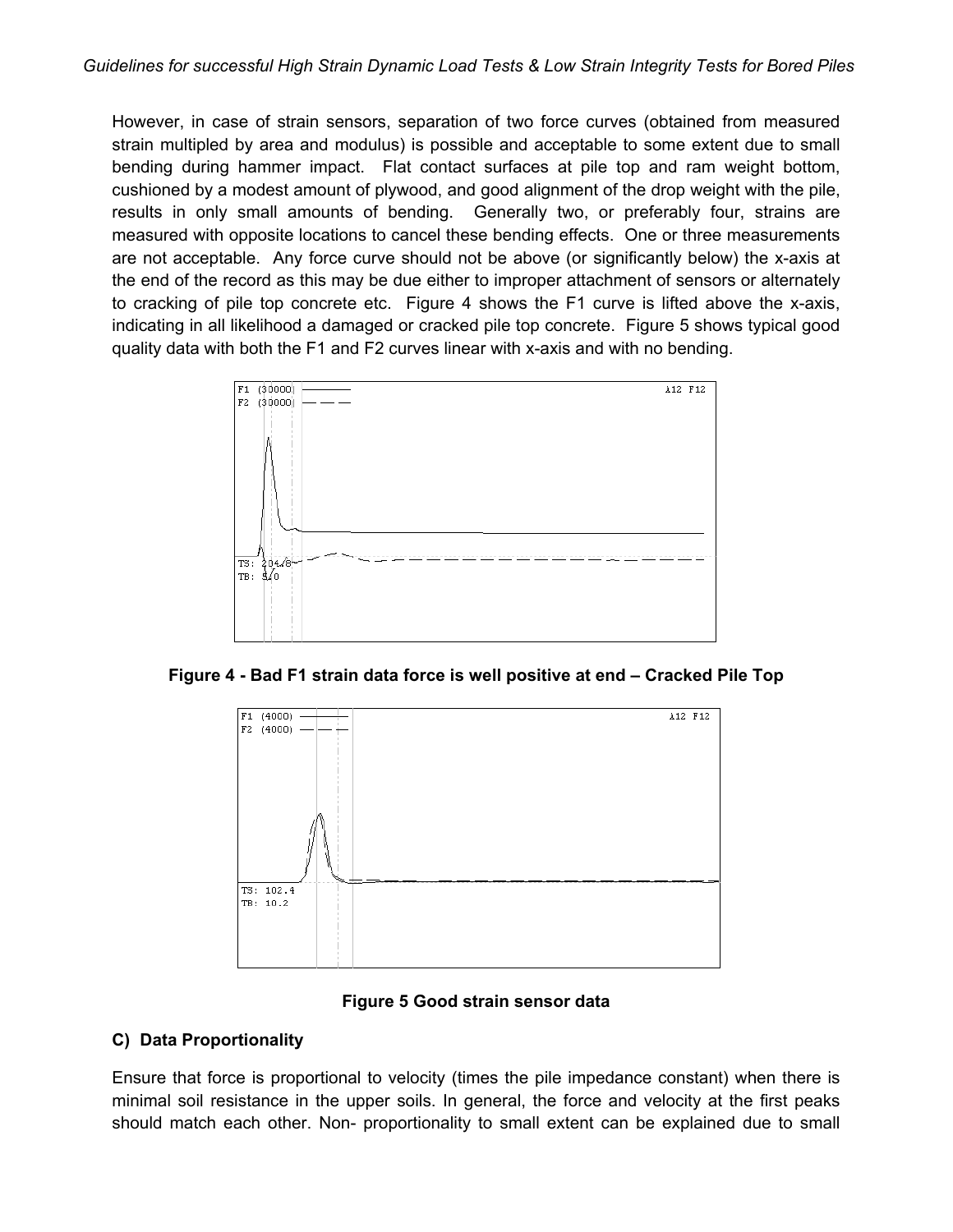corrections to the elastic modulus or wave speed that maybe required. In some cases, non proportionality may also be due to crushing of concrete at the sensor location as the extended pile head or the pile concrete at top maybe of poor quality, as shown in Figure 4. If the pile shaft is not uniform, perfect proportionality will not be observed. If the cross section increases shortly below the sensors the force will be higher than the velocity at the first peak; if the section decreases, the velocity will be higher than the force. Figure 6 shows good quality data with nice proportionality between force and velocity curves.



**Figure 6 Good proportionality - Acceptable** 

## **5. Hammer Weight & Drop Height**

It is important that a sufficient hammer weight is used for testing of bored piles. Typically the hammer weight shall be at least 1% of the required test load for bored piles with rock sockets or piles installed in clay soils where end bearing is not considered; for piles installed in soils where end bearing will be required, the hammer weight shall be a minimum of 2% of the test load. Higher test weights are always acceptable. The weight also shall be at least 7% of the dead weight of the pile. The hammer weight must be sufficient to activate the test load for working piles or ensure that the pile reaches the ultimate capacity for initial piles; activation is generally confirmed by a permanent set per impact of at least 2 mm. Note that a heavier hammer with a lesser drop is preferred compared to a lighter hammer with a large drop. Most drop weight systems allow a drop height upto 3m. The selection of hammer drop height also depends on the type of fall mechanism used (free fall, single line of crane etc), soil type etc.

# **6. CAPWAP Analysis**

A good CAPWAP analysis is mandatory after data collection for all bored piles. The analyst should consider the soil profile and the pile concreting logs to find a reasonable solution. Using the same soil and concreting information, the analysis results should be reviewed for reasonableness by the report reader. The Match Quality (MQ) parameter printed with the CAPWAP output is a very important parameter to assess if the analysis and the final output should be accepted. Generally, a MQ less than 5 is considered acceptable and is preferred. Match Quality is almost always below 5 for tests on driven piles, and often below 3. Lacking an adequate explanation, analyses with MQ greater than 7 are classified as unreliable.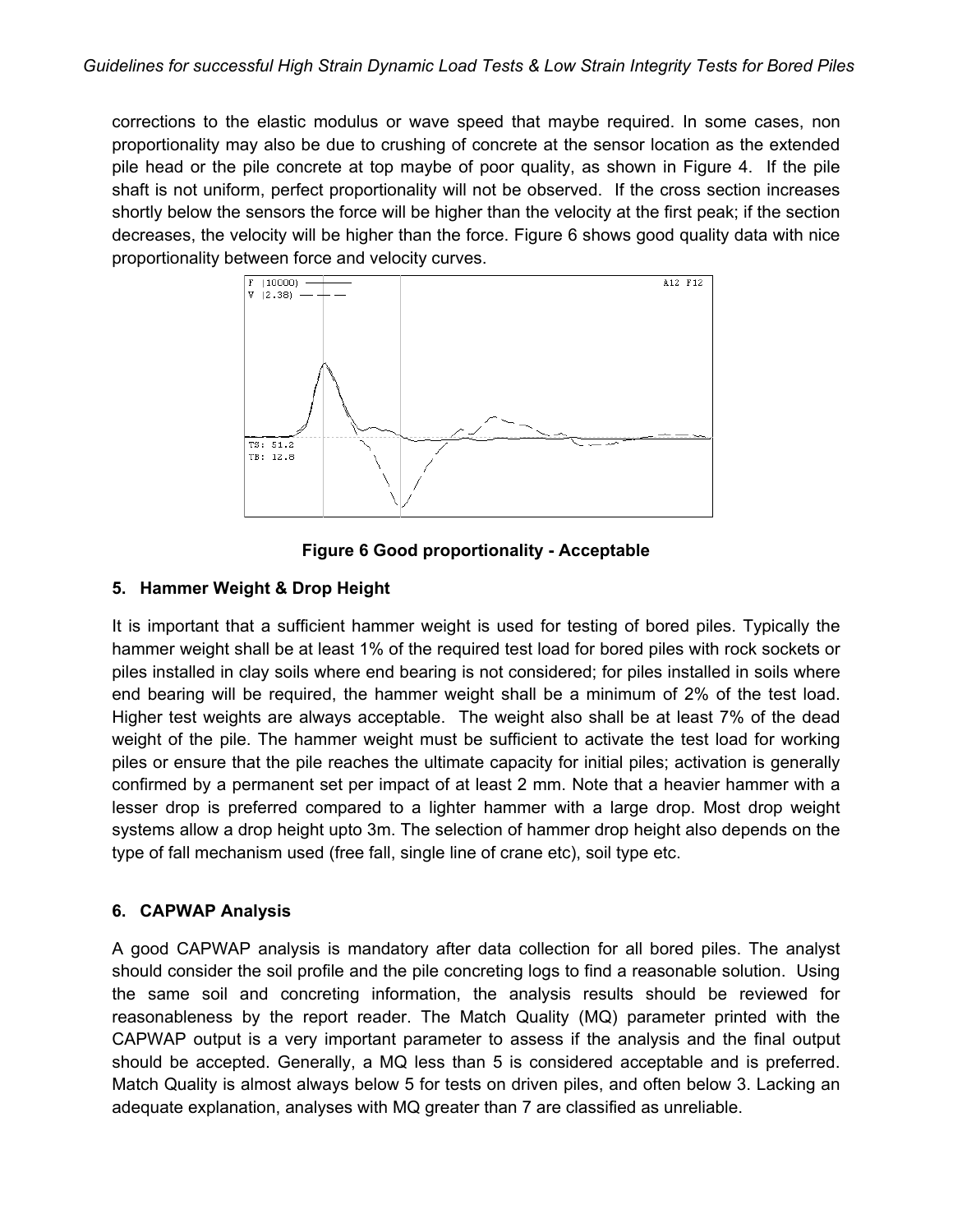# **7. Reliability Studies**

It is normally difficult to check the knowledge of an engineer or the testing company. The Proficiency Test mentioned in Section 2 is then useful. Although the integrity of the pile can be verified, it is difficult to verify the integrity of the testing company. A lack of integrity and providing falsified results leads to loss of faith in the otherwise reliable technology. Thus reliability studies are useful to ensure that the testing company has adequate knowledge and experience of testing. It is not necessary that the results of static and high strain dynamic tests will match in all the cases unless adequate precautions were taken in selecting the pile for such correlation studies. It should also be appreciated that submitting the data and report to an independent third party knowledgeable in the method for a review will detect gross abuse (small differences in results, like within 10%, are still quite acceptable). It is generally observed that the practice of third party reviews has resulted in ensuring that those testing companies who are willing to learn and have good integrity will produce reliable test results.

# **8. Low Strain Integrity Testing**

Low Strain integrity testing requires an expert technician or an engineer to collect proper data. Actually proper data collection constitutes a large part of good integrity testing report. However, the test has been abused sometimes which leads to loss of confidence. In some cases, trying to test hundreds of piles in one day also leads to shortcuts resulting in poor data quality and resulting in poor interpretation. Some of the minimum checks that can be enforced are listed for further understanding.

# **A) Magnification Delay (MD)**

The MD defines the time when exponential magnification of the signal with time should be applied to the pile. The default value of 20% of the total pile length works well in most situations. This should only be modified when the free standing length of the pile is more than 20% of its total length. This situation might occur only for marine piles. The change in MD value beyond 20% of pile length is a most common abuse of data. Refer to Figure 7 which shows the data with proper magnification delay (blue arrow) and where a defect is apparent (red arrow) prior to the expected time of reflection from the pile toe (green arrow). However, for the same data, if a later magnification delay (blue arrow in Figure 8) is applied, then the defect diminishes and the defective pile incorrectly appears acceptable due to the inappropriate change in MD value.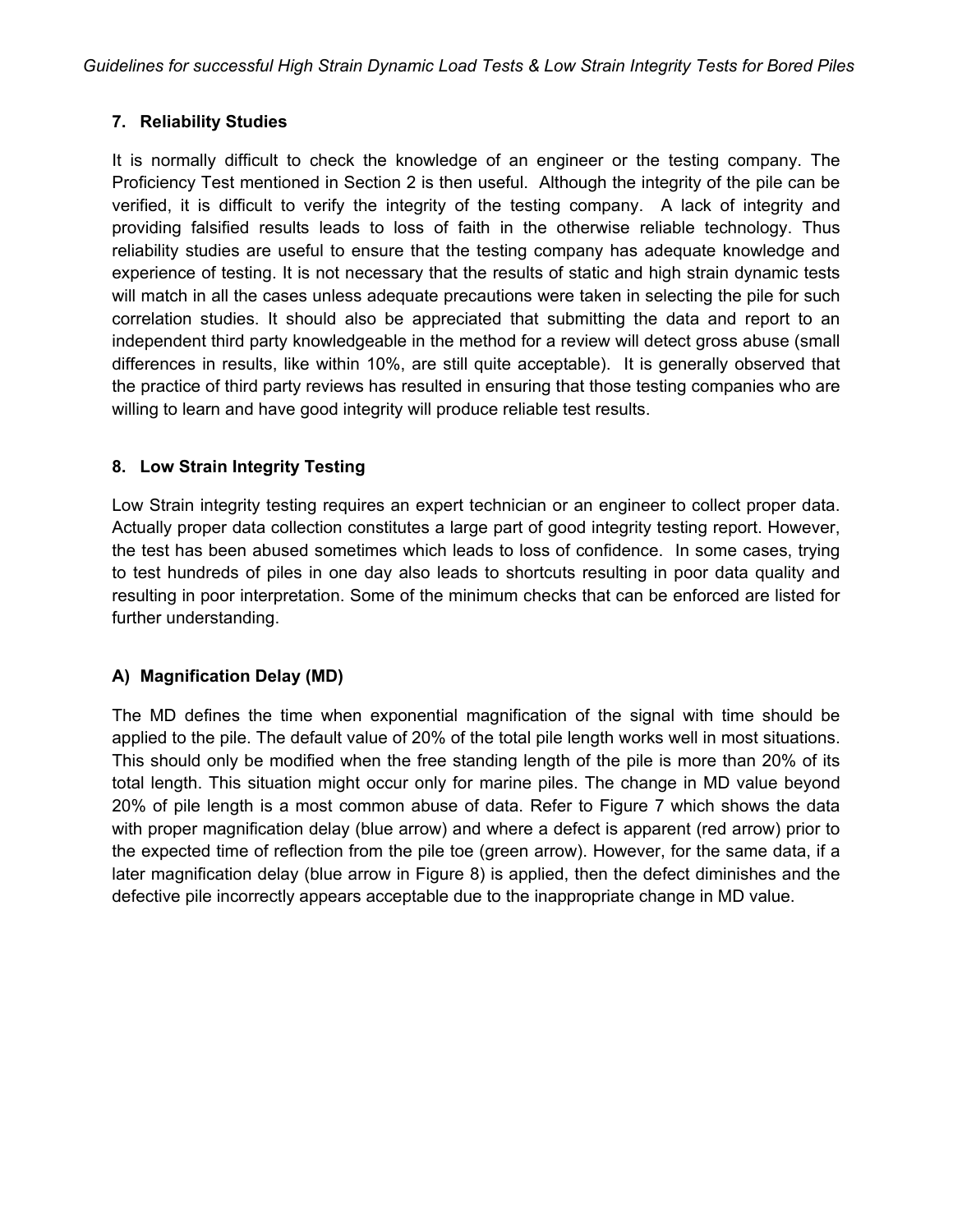

#### **B) Magnification (MA)**

A similar MA value should be used for similar length piles of similar diameter. An MA value equal to its pile length (in meters) is many times a good starting solution, although higher values may be needed for piles in strong soils. Using very low MA values may mask apparent defects for questionable piles. In general, if there is no apparent reflection from the pile toe, either the pile is defective (as in Figure: 7), or pile preparation has been inadequate, or the magnification value is too small, or the shaft is relatively long and of a sufficiently non-uniform character (e.g. generally with a relatively large bulge) and the data should be classified as "inconclusive".

#### **C) Filters**

The Hi Pass Filter (HI) is used to eliminate low frequency drifts in the data. HI is normally either zero (indicating no filter is used) or a value which is at least 20 times the input pulse width. Using a very low HI value between 1 to 30 distorts the data and the interpretation. Use of LO Pass filters is discouraged; Wavelet (of a value between 1 or 2) is recommended to remove the very high frequency content (generally caused by Raleigh surface waves or short protruding reinforcement). Long protruding reinforcement (certainly 3 m or more) often results in a low frequency noise of about the same frequency as the input pulse width (1 to 2 m) and makes the data unusable; such long reinforcement should be removed prior to testing.

#### **D) Integrity Testing Report Formats**

It has been observed that there are a variety of report formats. However, in general an integrity test report should clearly specify 1. Piles that are acceptable. 2. Piles that show major defects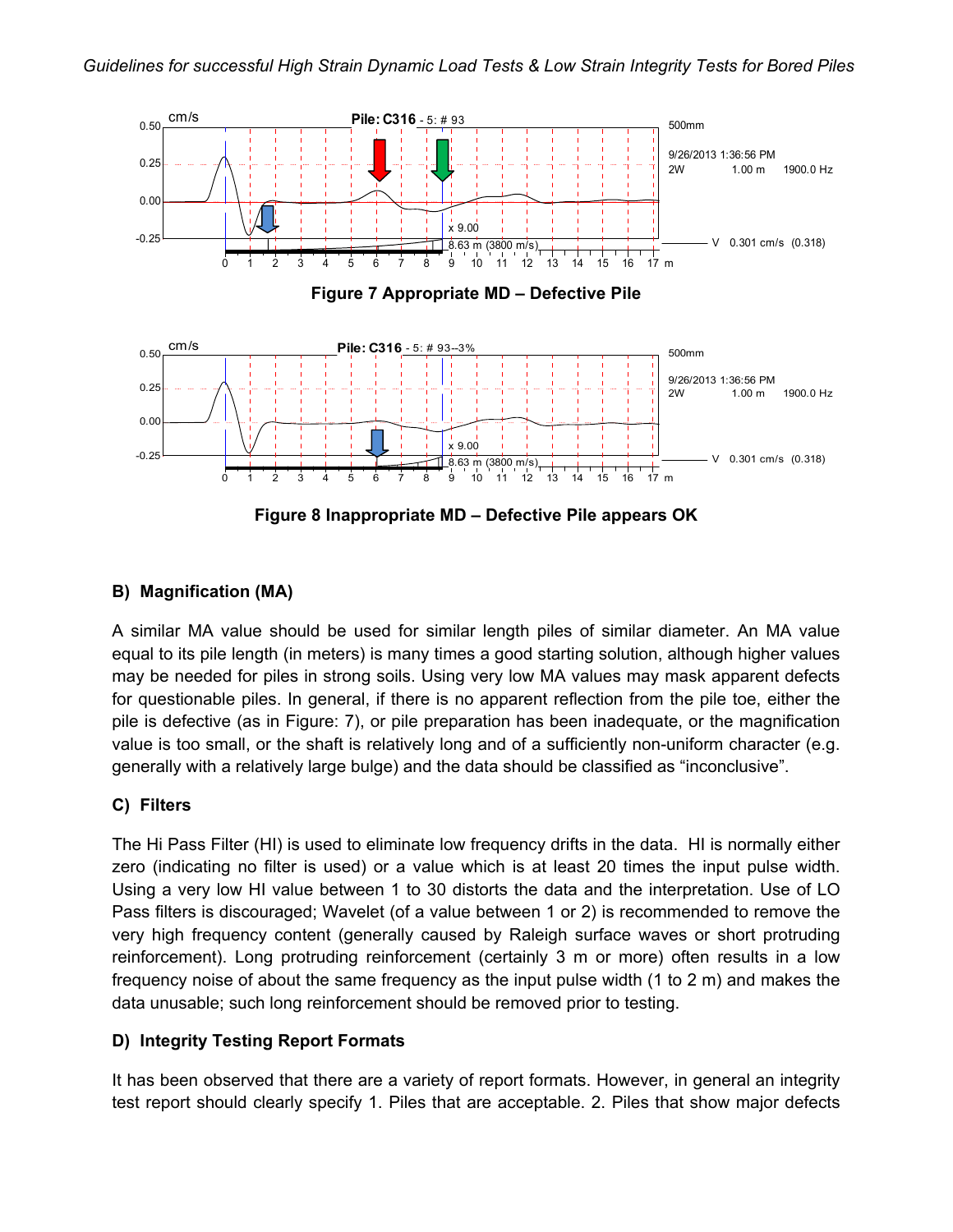and are not acceptable 3. Piles that show minor defects and maybe acceptable after review of loads, additional tests etc. 4. Piles that are inconclusive due to bulges, high soil resistances etc.

#### **9. Other NDT methods**

CSL testing is relatively uncomplicated, but if results show an "anomaly" then the engineer must decide what course of action to take. Some CSL systems only present the processed results, and they can be subject to manipulation. If the raw data is presented as a "waterfall" diagram, as required by ASTM D 6760, then the reader of the report can assess the situation more fairly.

Thermal Integrity Profiling (TIP) measures the heat produced during early curing of the concrete to evaluate the shaft integrity. If there is a local cool spot, then there is likely a deficiency of cement content, representing a deficient concrete strength. The data is in an embedded format and cannot be altered.

In both CSL and TIP, the dates for the testing as shown in the report are fixed and cannot be changed in the PDI systems, and can be compared with the installation dates for the piles in question as a further check.

#### **10. Summary**

- Pile foundation testing with PDA, PIT and CSL is proven worldwide and has been widely accepted in India and worldwide. They are relatively inexpensive and provide significantly more information than traditional static load tests.
- However, even today in various countries including India, clients or consultants are not fully aware about data interpretation and analysis. This has sometimes led to malpractices/manipulation. In some cases, there are genuine mistakes by testers and at times there is less interest to provide good quality reports.
- It is in the interest of the technology developers, reputable testers, and end user clients to ensure ethical testing else there will be less trust in PDA and PIT which are extremely powerful and useful tools for foundation testing.
- It is observed that good testing is possible when all those concerned with testing are reasonably updated on various test methods, interpretations etc. This paper is an effort to provide some basic understanding about data collection and interpretation before a report is accepted. Recommendations of what to inspect in the reports have been made to help spot the most common mistakes or areas of concern.
- Third party reviews by knowledgeable experts should be included when the end client is not personally familiar with data interpretation.
- PDA / PIT exams that also include interpretation of bored piles is one option to assess the knowledge of the test engineer before he authenticates the report.